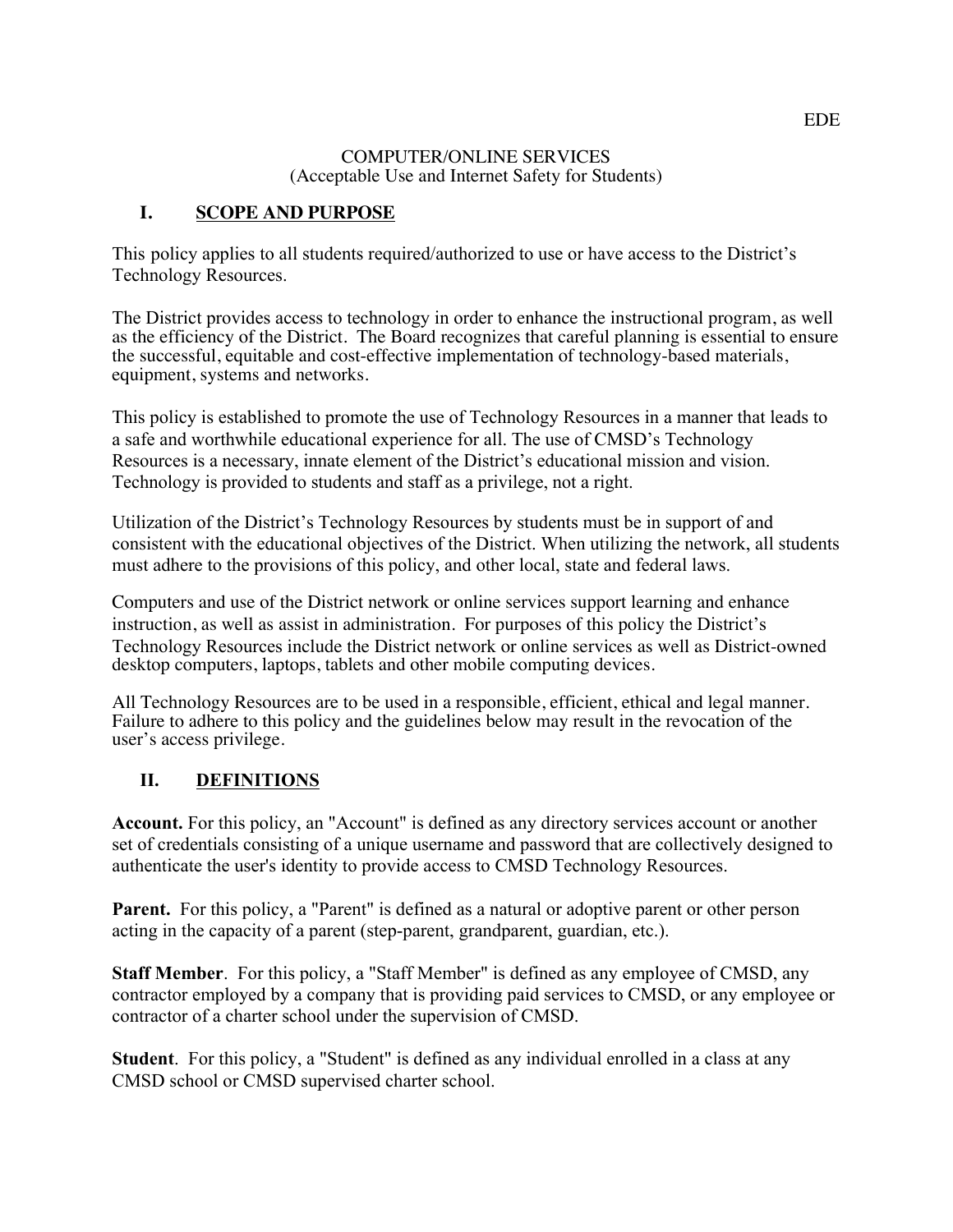**Technology Resource(s).** For this policy, a "Technology Resource(s)" is defined as any Local Area network; Wide Area Network; Internet or any telecommunications service whether wired or wireless, that is used to access the Internet or any information source that is, or is not owned or controlled by CMSD; or any computing device, regardless of operating system or form factor.

 **Visitor.** For this policy a "Visitor" is defined as any non-employee of CMSD that is accessing any technology resource within any facility that is owned by CMSD or occupied and used by CMSD staff members.

 **Users.** For this policy, a User is defined as an individual or a collective group that is comprised of Students, Staff Members and Visitors.

## **III. AUTHORIZATION FOR USE**

Use of the District's Technology Resources sources will be permitted upon submission and approval of authorization form(s) by students and parents.

Annually, a student who wishes to have computer network and Internet access during the school year must read the acceptable use and Internet safety policy and submit a properly signed agreement form. Students and staff are asked to sign a new agreement each year after reviewing the policies and regulations of the District. These policies and regulations also apply to use of District-owned devices, or accessing of District intranet off District property.

Violations of the terms and conditions stated in the authorization agreement may result in revocation of the user's access privileges and/or disciplinary action.

# **IV. ACCEPTABLE USE**

Examples of acceptable use includes but not limited to the following:

- Conducting research in furtherance of District or educational objectives.
- Communicating broadly and effectively.
- Accessing and publishing appropriate data, information and resources.
- Participating in collaborative efforts.

#### **V. PROHIBITED USE**

Prohibited uses of the computer/network include but are not limited to:

- violating the conditions of State and Federal law dealing with students' and employees' rights to privacy, including unauthorized disclosure, use and dissemination of personal information;
- improperly accessing files, data, of information of others, including reposting (forwarding) personal communication without the author's prior consent;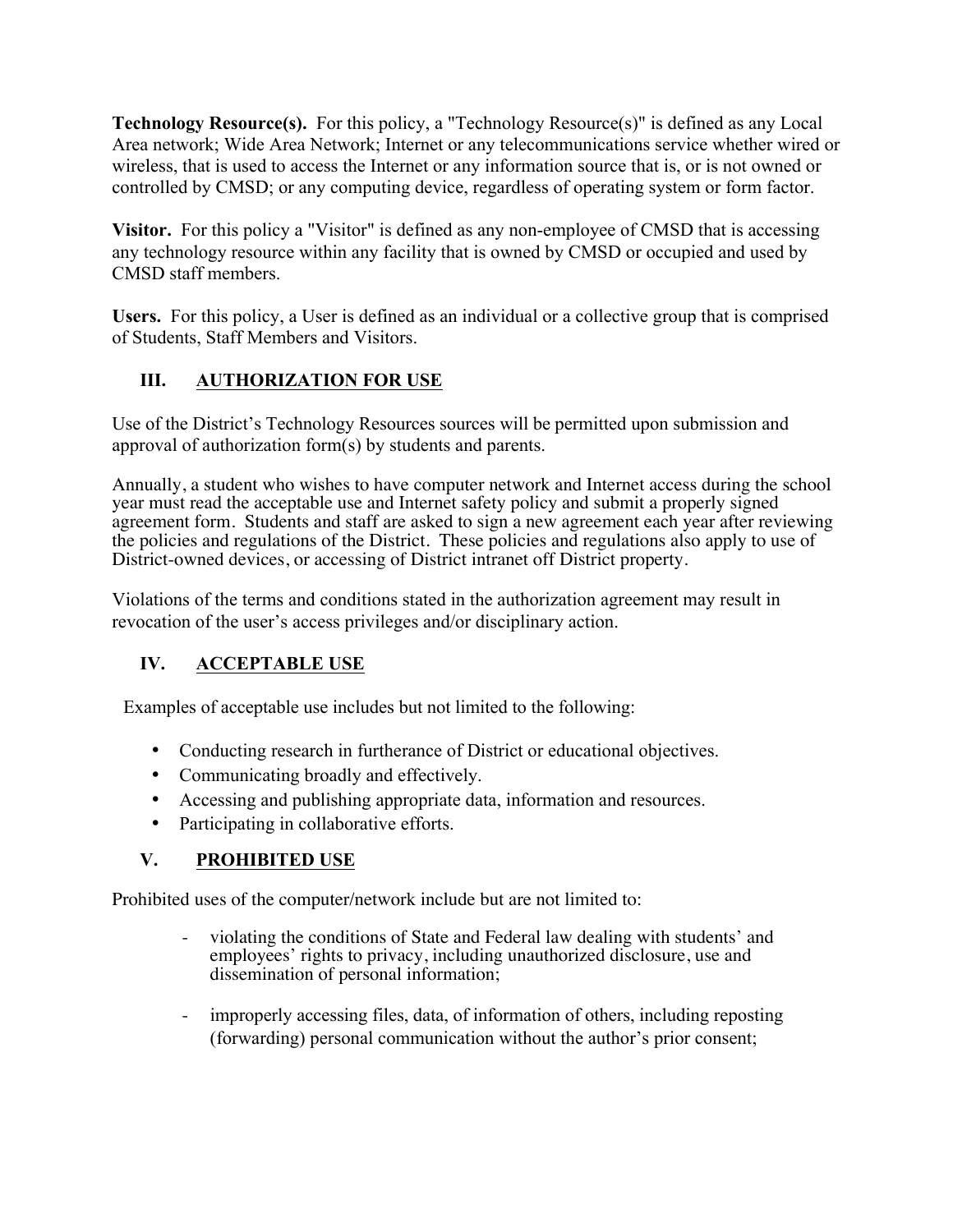- granting internet or network access to unauthorized persons, or failing to notify a teacher or administrator if you suspect someone of using your password or credentials;
- displaying, uploading, or otherwise distributing photographs or videos of employees or individuals not affiliated with the District without the individual's prior consent, unless the individual is an historic figure or a public figure.
- using profanity, obscenity or other language that may be offensive to another user or intended to harass, intimidate or bully other users;
- transmitting materials that are offensive, threatening or that otherwise are intended to harass or demean recipients, including jokes that are intended to offend, harass or intimidate or other material which is based on slurs or stereotypes relating to race, gender, ethnicity, age, nationality, religion, sexual orientation or disability;
- using the Internet to create, access, or transmit information that is obscene or vulgar, that advocates dangerous or illegal acts or that advocates violence or hatred toward any group. (Written approval by the teacher and the parent may be required when a research project involves accessing information on the Internet relating to dangerous or illegal acts of violence or hatred toward a group.)
- using the network or Internet to send messages relating to or in any way supporting illegal activities such as the sale or use of drugs or alcohol; support of criminal or gang activity; threats, intimidation or harassment of any other person:
- plagiarizing i.e. stealing and passing off the ideas or words of another as one's own without crediting the author;
- engaging in copyright infringement; copying commercial software and/or other material in violation of copyright law (copyrighted materials include, but are not limited to, writings, articles, web pages, designs, music, videos, and software);
- accessing personal social networking websites for noneducational purposes
- using the network for financial gain, for commercial activity or for any illegal activity;
- "hacking" or gaining unauthorized access to other computers or computer systems, or attempting to gain such unauthorized access;
- vandalizing or destroying equipment or deleting computer files;
- teacher or administrator if you receive such material); accessing and/or viewing inappropriate material, including but not limited to obscene, pornographic or other inappropriate material (students should notify a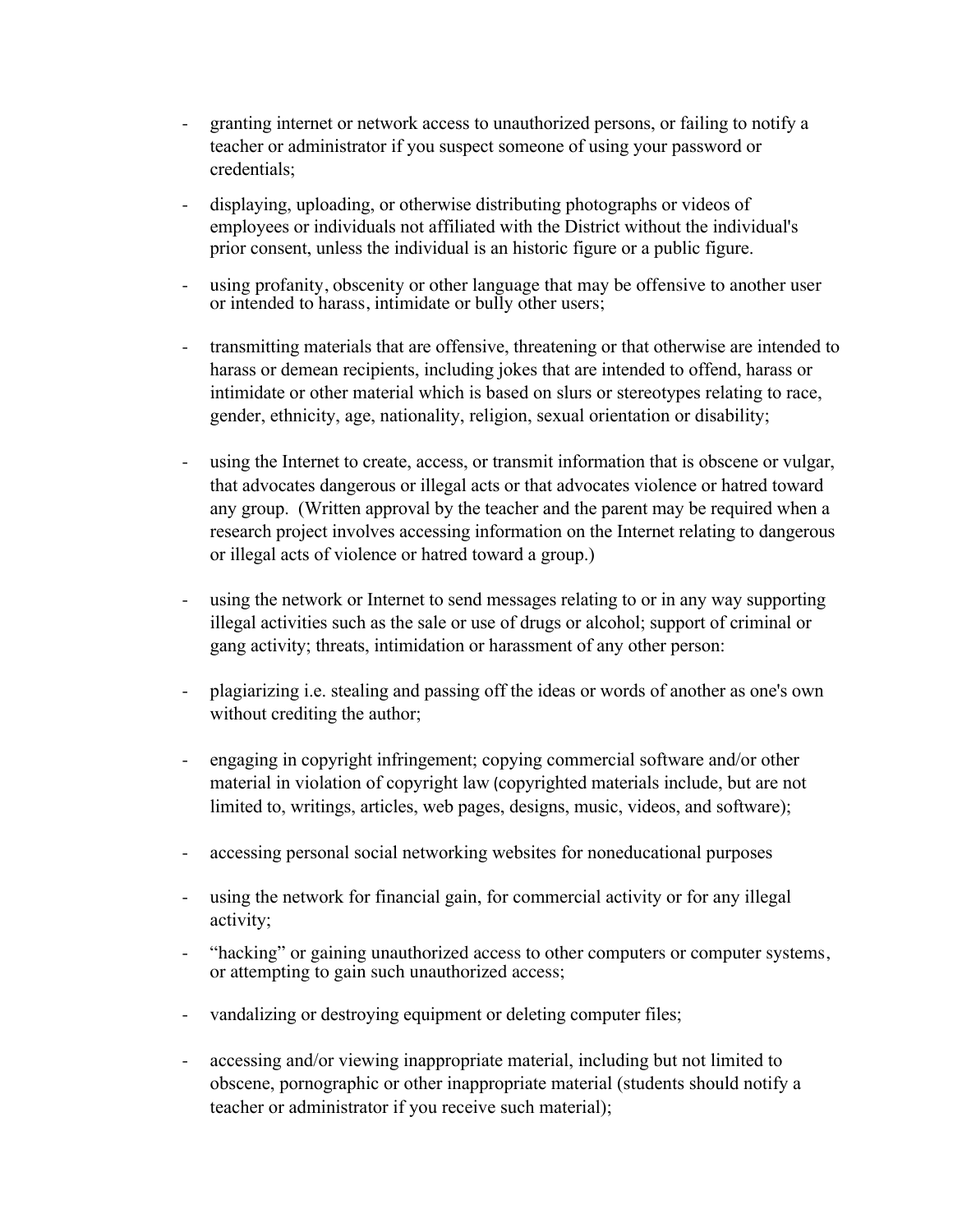- downloading of freeware or shareware programs.

## **VI. NETWORK ETIQUETTE**

 All students authorized to use the District network are expected to abide by the generally accepted rules of network etiquette. These standards of conduct include, but are not limited to the following:

- Be polite and respectful.
- Use appropriate language. The use of abusive language, profanity, vulgarities or any other inappropriate language is prohibited.
- Harassment is unacceptable and prohibited.
- Cyberbullying is prohibited.
- • Students should not reveal their personal addresses and/or telephone numbers or those of other students or colleagues.
- Note that electronic mail (email) is not guaranteed to be private. Technology coordinators have access to all messages relating to or in support of illegal activities and such activities may be reported to the authorities.
- The network should not be used in such a way that it disrupts the use of the network by others.
- All communications and information accessible via the network should be assumed to be property of the District.
- Users shall not use the system to encourage the use of drugs, alcohol or tobacco nor shall they promote unethical practices or any activity prohibited by law or Board policy.

#### **VII. REVIEW AND MONITORING**

The District reserves the right to monitor, inspect, copy, review and/or store at any time and without prior notice any and all results of usage of computers, network and/or Internet access and any and all information transmitted or received in connection with such usage. This includes information contained in online services provided by the district. All such information shall be and remain the property of the District and users shall have no expectation of privacy regarding such materials. The creator of original works may retain specific rights to use as applicable under U.S. copyright law. Students shall maintain and protect the confidentiality of any confidential information housed, processed or maintained by the District. This includes but is not limited to account information, passwords and personal information.

Because access to online services provides connections to other computer systems located all over the world, users (and parents of users who are under 18 years old) must understand that neither the school nor the District can control the content of the information available on these systems. Some of the information available is controversial and sometimes offensive.

The District does not condone the use of such materials. Employees, students and parents of students must be aware that the privileges to access online services are withdrawn from users who do not respect the rights of others or who do not follow the rules and regulations established. A user's agreement is signed to indicate the user's acknowledgment of the risks and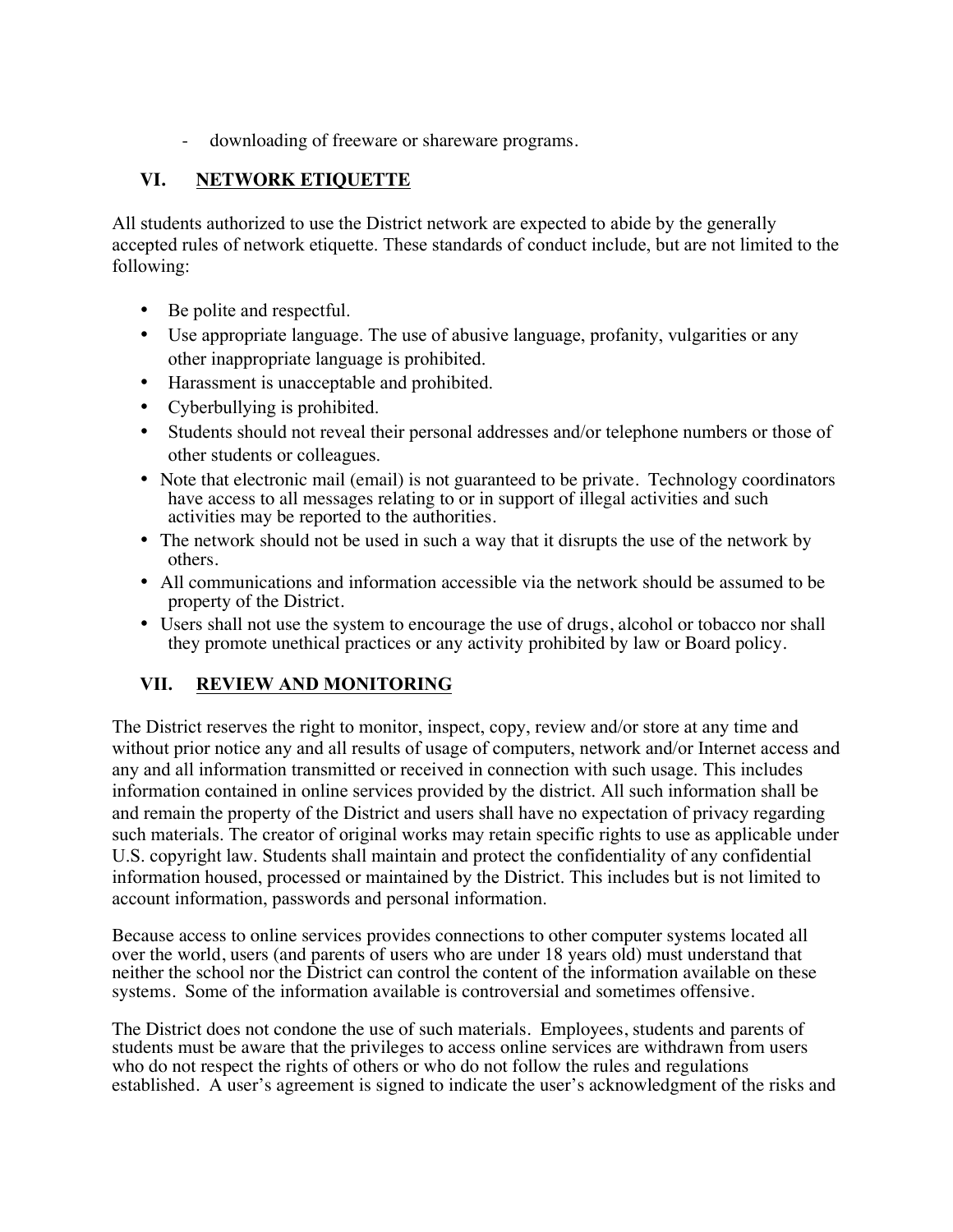regulations for computer/online services use. The District has implemented technology-blocking measures that protect against access by both adults and minors to visual depictions that are obscene, child pornography, or, with respect to the use of computers by minors, harmful to minors. The District has also purchased monitoring devices that maintain a running log of Internet activity, recording which sites a particular user has visited.

## **VIII. CHILDRENS' INTERNET PROTECTION ACT**

 Elementary and Secondary Education Act or receive universal E-rate service discounts And The Children's Internet Protection Act (CIPA) requires school districts that receive federal funds to purchase computers, direct access to the internet under the internet services under the Communications Act to adopt implement and maintain computer use policies to prevent students from viewing objectionable material that address these issues:

- Access by minors to inappropriate matter on the Internet and World Wide Web
- Access by both adults and minors to visual depictions that are obscene, child pornography on the Internet and World Wide Web;
- The safety and security of minors when using electronic mail, chat rooms, and other forms of direct electronic communications
- Unauthorized access including "hacking" and other unlawful activities by minors online
- Unauthorized disclosure, use, and dissemination of personal information regarding minors
- Measures designed to restrict minors' access to materials harmful to minors
- Educating minors about appropriate online behavior, including interacting with other individuals on social networking websites and in chat rooms and cyberbullying awareness and response.

The District will educate minors about appropriate online behavior, including interacting with other individuals on social networking websites and in chat rooms and cyberbullying awareness and response and will develop a program to educate students on these issues.

# **IX. SECURITY**

.

Pursuant to CIPA, CMSD uses an Internet Content Filter to prevent all users' access to prohibited material. Bypassing the CMSD content filter without authorization is strictly prohibited. CMSD has procedures in place to evaluate request from users to block or unblock sites as necessary.

The security on CMSD's Networks is a high priority, especially when the telecommunications environment involves many users. To minimize data security issues, Students are required to follow the following procedures:

- If an Internet/network security issue is identified, the user must notify an adult, such as a teacher or administrator, who will in turn notify a system administrator. (Do not try to demonstrate the problem to others.);
- Do not attempt to log on as a system administrator. This action will result in cancellation of privileges.
- A user with a history of clicking/accessing phishing or malicious emails may be denied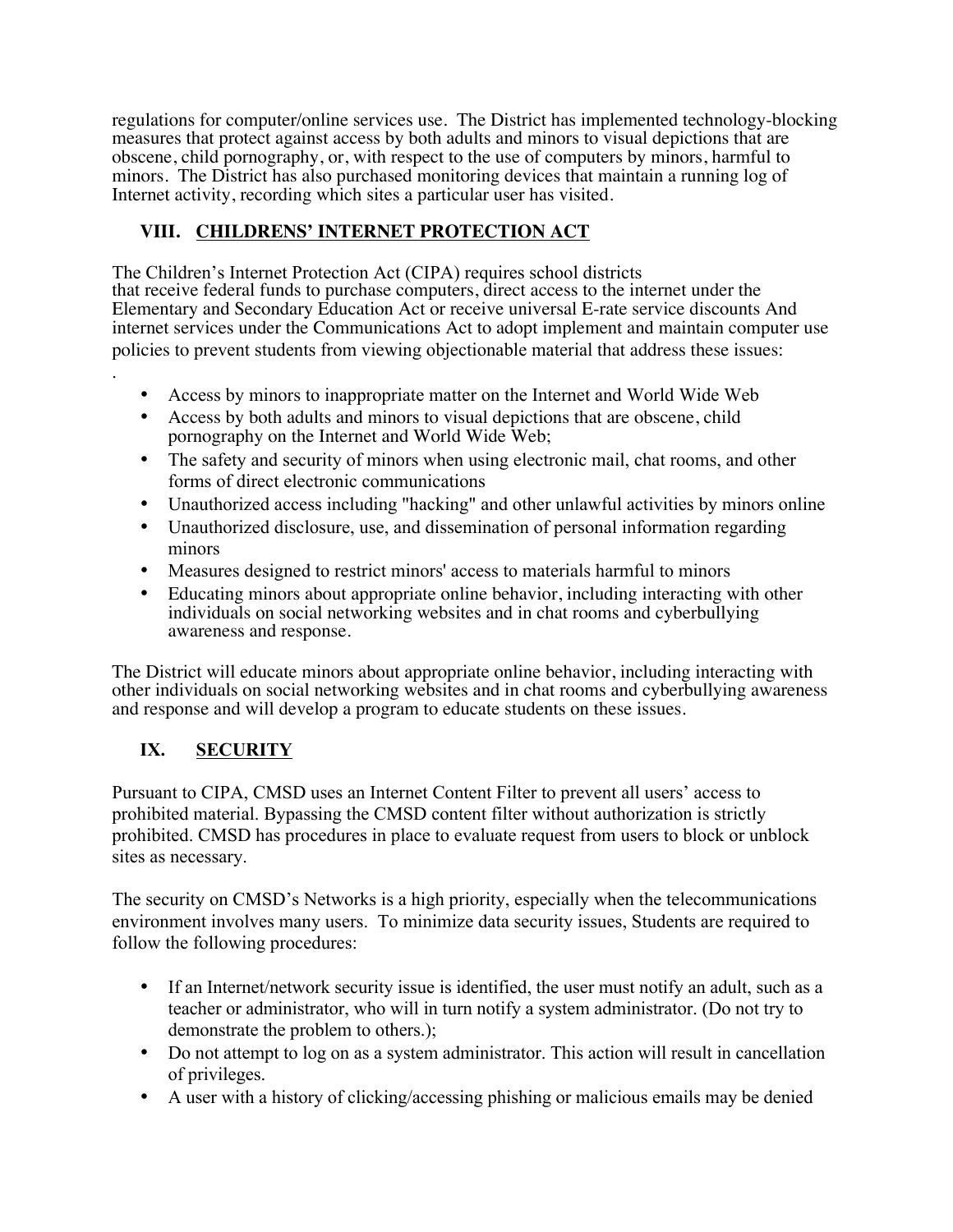the right to take further disciplinary actions as described in Section  $X -$ Consequence for access to the District network until he/she has taken an official District offered cyber security class and successfully passed the associated examination(s). The District reserves Improper Use contained herein;

- Do not use anonymous proxies to circumvent District implemented content filtering.
- Do not knowingly or inadvertently load or create a computer virus or load any software that destroys files and programs, confuses users, or disrupts the performance of the system.
- Do not install third party software without the consent of your assigned administrator.
- Do not share your passwords.
- Do not use another person's accounts or passwords.
- Technology protection measures may be disabled by an authorized person. This will be done only by Information Technology Management (ITM) during adult computer usage to enable internet access for research or other lawful purposes.
- Do not participate in hacking/cracking activities or any form of unauthorized access to other computers, networks, or information systems.

#### **X. CONSEQUENCE FOR IMPROPER USE**

The act of signing the acceptable use policy authorization agreement and accessing the Internet through the District's network signifies that the student will comply with the provisions of this policy. Inappropriate use by a student may result in their access privileges being taken away or other disciplinary action.

[Adoption date: February 20, 2018]

 ORC 3313.20 LEGAL REFS.: U.S. Const. Art. I, Section 8 Family Educational Rights and Privacy Act; 20 USC 1232g et seq. Children's Internet Protection Act;  $47$  USC 254 (h)(5)(b)(iii); (P.L. 106-554, HR 4577, 2000, 114 Stat 2763) 3319.321

CROSS REFS.: AC, Nondiscrimination ACA, Nondiscrimination on the Basis of Sex ACAA, Sexual Harassment EDEB, Bring Your Own Technology (BYOT) Program GBCB, Staff Conduct GBH, Staff-Student Relations (Also JM) IB, Academic Freedom IIA, Instructional Materials IIBH, District Websites JFC, Student Conduct (Zero Tolerance) JFCF, Hazing and Bullying (Harassment, Intimidation and Dating Violence) Staff Handbooks Student Handbooks